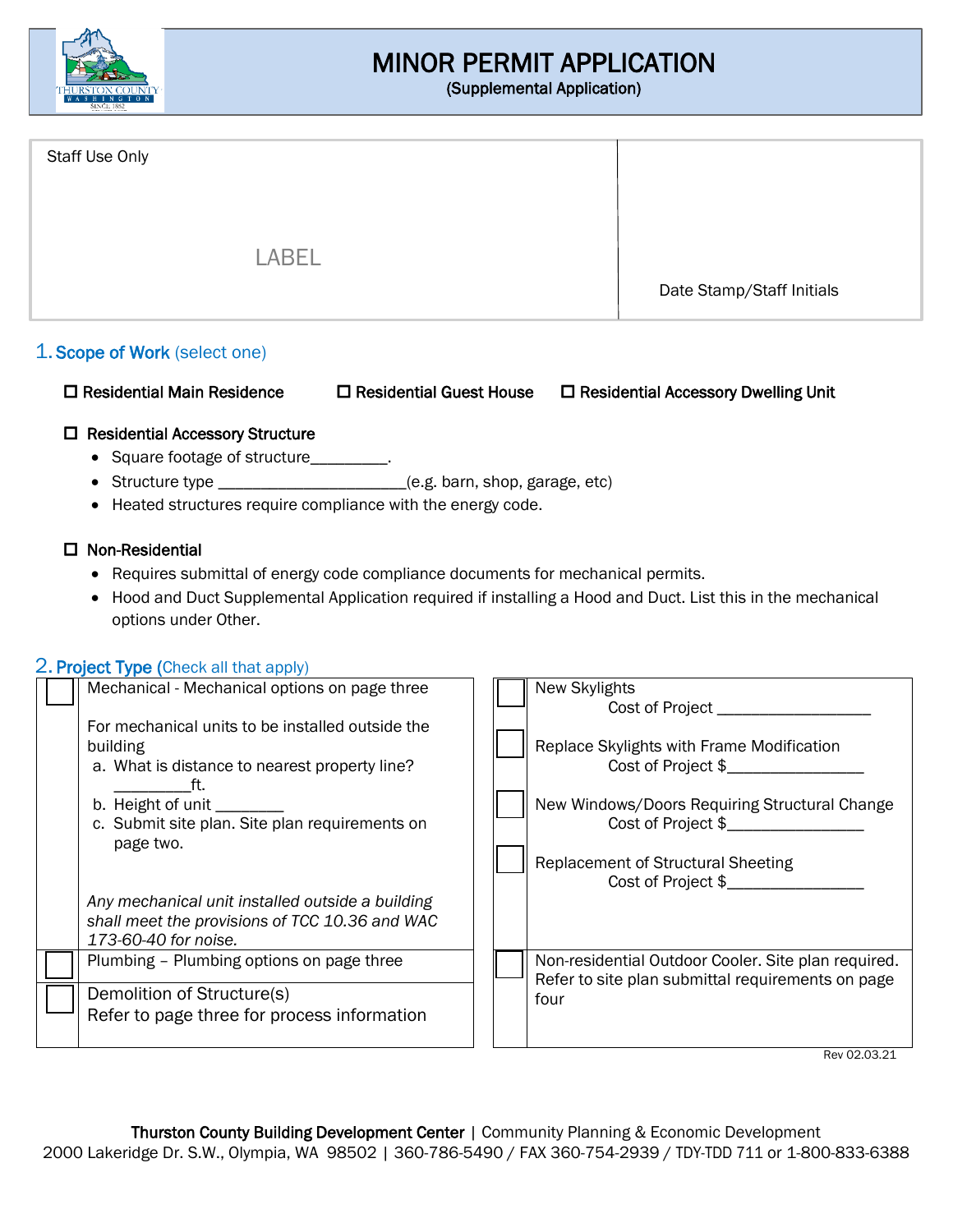

# MINOR PERMIT APPLICATION

Page 2 of 3

# 3. Mechanical/Plumbing Fixtures (Check all that apply)

| <b>MECHANICAL</b>                    |            | <b>PLUMBING</b>                 |            |
|--------------------------------------|------------|---------------------------------|------------|
|                                      | # Fixtures |                                 | # Fixtures |
| Air Conditioner                      |            | <b>Bathtub</b>                  |            |
| Boilers, Compressors, Absorption BTU |            | <b>Clothes Washer</b>           |            |
| Electric Furnace (new)               |            | <b>Dishwasher Backflow</b>      |            |
| <b>Gas Furnace</b>                   |            | <b>Floor Drain</b>              |            |
| Gas Fireplace/Insert                 |            | Hot Water Heater ELECTRIC (new) |            |
| Gas Range                            |            | <b>Hot Water Heater GAS</b>     |            |
| <b>Gas Piping Connection</b>         |            | Shower                          |            |
| <b>Gas Wall Heater</b>               |            | Sink                            |            |
| Heat Pump                            |            | Toilet                          |            |
| <b>Heat Pump Ductless</b>            |            | Urinal                          |            |
| <b>Ventilation and Exhaust Fans</b>  |            | Water Pipe Alteration/Repair    |            |
| Woodstove/Insert                     |            | <b>Clothes Washer</b>           |            |
| Other                                |            | Water Pipe Alteration/Repair    |            |
| Other                                |            | Other                           |            |
| Other                                |            | Other                           |            |

# 4. Contractor Information – All requested information must be provided

| <b>Contractor</b>                                                                                                                                                                                                                                  | Email                                         |
|----------------------------------------------------------------------------------------------------------------------------------------------------------------------------------------------------------------------------------------------------|-----------------------------------------------|
|                                                                                                                                                                                                                                                    |                                               |
| Contact Phone # (<br>) and the set of the set of the set of the set of the set of the set of the set of the set of the set of the set of the set of the set of the set of the set of the set of the set of the set of the set of the set of the se | <b>Office Phone(</b>                          |
|                                                                                                                                                                                                                                                    | City<br><b>State</b><br>_Zip Code____________ |
| WA License # 2008 and 2008 and 2008 and 2008 and 2008 and 2008 and 2008 and 2008 and 2008 and 2008 and 2008 and 2008 and 2008 and 2008 and 2008 and 2008 and 2008 and 2008 and 2008 and 2008 and 2008 and 2008 and 2008 and 20                     | <b>Expires</b>                                |